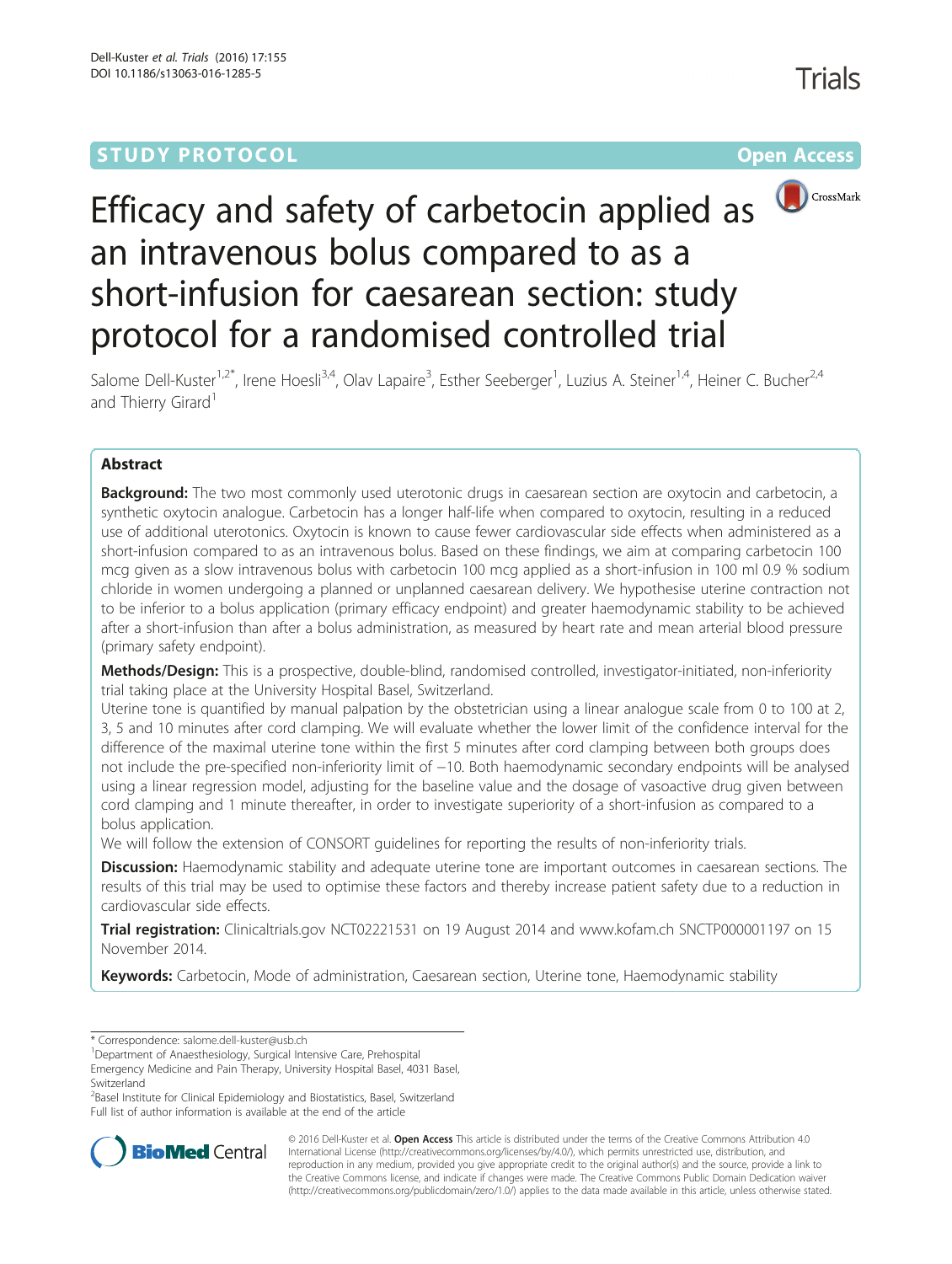## Background

Uterotonic drugs are routinely used after caesarean section (CS) to reduce blood loss and the risk of postpartum haemorrhage (PPH) [[1](#page-6-0)]. PPH is defined as a blood loss of at least 500 ml after vaginal birth and at least 1000 ml after CS and/or the need for blood transfusion within 24 hours after delivery [\[2](#page-6-0), [3](#page-6-0)] and represents the most important cause of maternal morbidity [\[4](#page-6-0)]. As PPH is more common after CS than after vaginal delivery [\[5](#page-6-0)] and as the rate of CS is rising, the incidence of PPH is expected to increase accordingly.

The two most commonly used uterotonic drugs after operative delivery are oxytocin and carbetocin, a synthetic oxytocin analogue. Carbetocin has some advantages over oxytocin due its four- to ten-times longer half-life [[6](#page-6-0)], allowing for a single injection. Moreover, a recent metaanalysis showed that carbetocin significantly reduces the use of additional uterotonics as compared to oxytocin, although the risk of severe PPH remains similar [\[7](#page-6-0)].

Carbetocin is associated with cardiovascular side effects including hypotension and a compensatory increase in heart rate similar to those of oxytocin [[8, 9](#page-6-0)]. According to randomised trials with oxytocin, the extent of these cardiovascular side effects seems to be dependent on dose [[10, 11](#page-6-0)] and the rate of administration [[12\]](#page-6-0). The manufacturer of oxytocin requires the drug to be given as a short-infusion to maintain cardiovascular stability. In contrast, the manufacturer of carbetocin recommends a bolus injection of carbetocin. Whether carbetocin administration as short-infusion offers the optimal balance between contractile benefit to minimise maternal haemorrhage and reduce cardiovascular side effects is unclear.

In this randomised controlled trial, we aim to investigate whether carbetocin 100 mcg applied as a short-infusion in 100 ml 0.9 % sodium chloride as compared to a bolus injection minimises the cardiovascular side effects (first secondary safety endpoint) without compromising uterine tone (primary efficacy endpoint) in women undergoing a planned or unplanned caesarean delivery.

## Methods/Design

#### Study design and setting

This is a prospective, single-centre, randomised, doubledummy, investigator-initiated, non-inferiority trial conducted at the University Hospital Basel, Switzerland. Study recruitment commenced in December 2014 and is expected to last for 16 months. The study was approved by the regional Ethics Committee (Ethikkommission Nordwestschweiz (EKNZ), EKNZ 2014–088, 13 March 2014). The study was registered in a national and an international trial registry [\(www.kofam.ch](http://www.kofam.ch/) SNCTP000001197 and clinicaltrials.gov NCT02221531).

## Randomisation and blinding

Randomisation for a 1:1 allocation of the study treatment is provided through an online-randomiser to ensure allocation concealment. This online-randomiser was integrated into the password-protected database. The randomisation took place immediately before the CS after having controlled the inclusion and exclusion criteria. The randomisation list was generated in Intercooled Stata Version 13.1 (StataCorp, College Station, TX, USA) using variable block sizes between 2 and 8. The list is safely stored in a separate and sealed file, which will only be opened if unblinding becomes necessary. This is considered to be unlikely since the concomitant treatment in case of insufficient uterine tone is independent of the mode of administration of carbetocin.

Subjects are randomised on arrival in the operating theatre to minimise the risk of dropouts after randomisation. To achieve similar numbers, randomisation is stratified for planned or unplanned CS (Fig. [1\)](#page-2-0).

Two members of the study team (ES and SDK) ensure correct administration of the study drug, transfer of the haemodynamic parameters, and collect intraoperative data, neither of whom is involved in the patients' care. The study nurse (ES) always prepares the study drug. Correspondingly, patients, all care providers (obstetric and anaesthesia team) as well as the statistician (SDK) will remain blinded to group allocation until the data are analysed.

## Selection and withdrawal of participants Recruitment

Participants are identified at their pre-anaesthesia visit and by screening the daily list of patients scheduled for a CS (Fig. [1\)](#page-2-0). The study staff or the anaesthetist in charge informs the patients about all aspects pertaining to participation in the trial and invites them to participate.

## Informed consent

Eligibility is routinely assessed by the anaesthesia or obstetric team in order to decide whether the patient is competent to provide consent to participate in the study. Written informed consent will be obtained from all participants. Participants are clearly informed that trial participation is voluntary and that they are free to withdraw at any time without effect on subsequent care. Recruitment of study participants by all members of the research team is in line with the guidance for Good Clinical Practice for obtaining consent [[13](#page-6-0)].

## Inclusion criteria

Healthy women with a singleton pregnancy undergoing a planned or unplanned CS after at least 37 completed weeks of gestation under regional anaesthesia (spinal, epidural or combined spinal-epidural anaesthesia) aged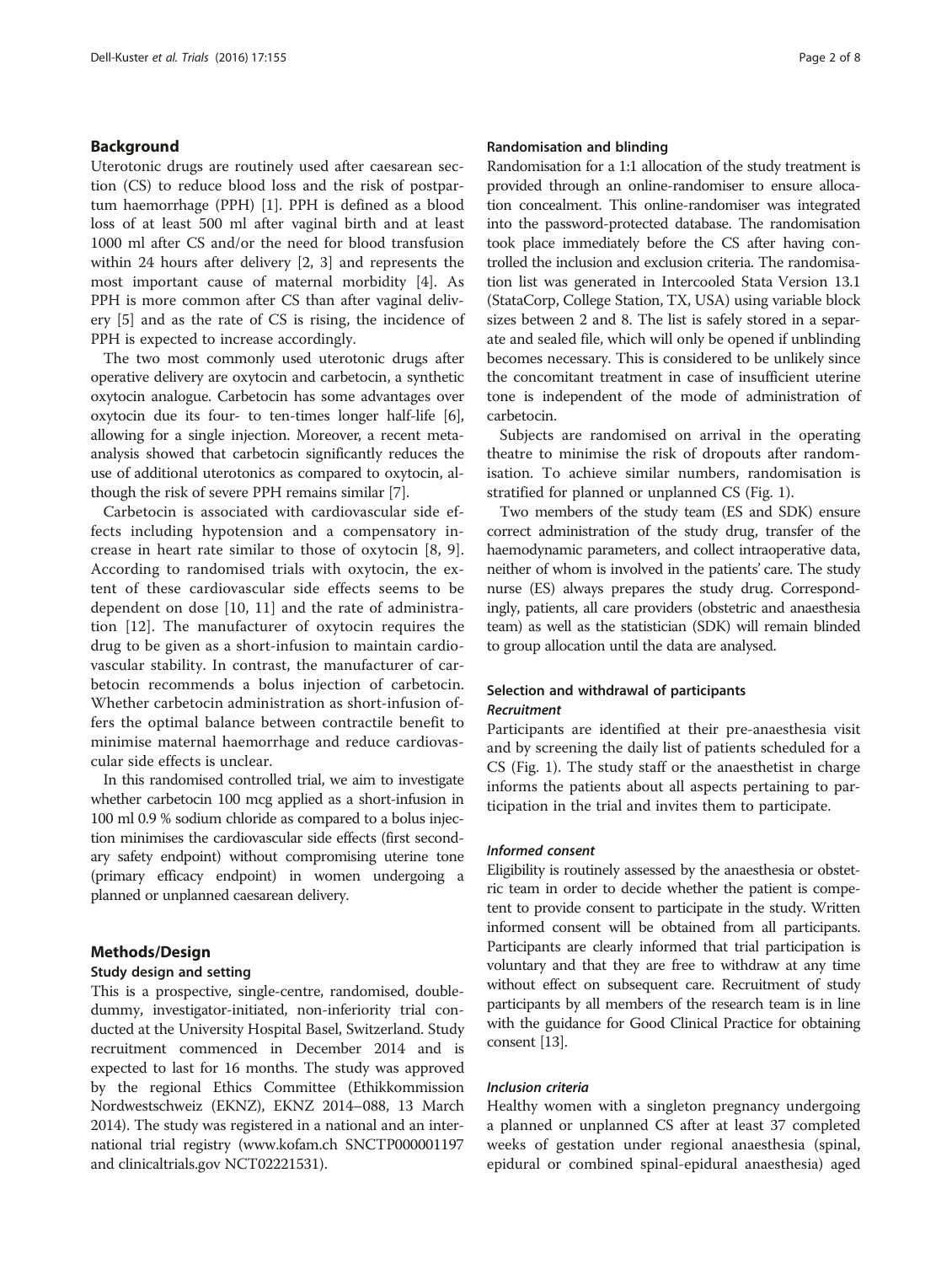<span id="page-2-0"></span>

older than 18 years and with signed informed consent are eligible.

## Exclusion criteria

The following exclusion criteria are being applied: (1) emergency CS, (2) unplanned CS due to fetal distress, (3) maternal comorbidities such as severe cardiovascular disorders including (pre-)eclampsia, kidney or liver disorders, coagulopathies, as well as epilepsy, (4) uterine malformation, (5) fetal malformation, (6) known hypersensitivity to carbetocin or oxytocin, and (7) the inability to read and understand the participant's information.

## Study procedure

## Standard care

After arrival of the patient in the operating theatre, the patient is positioned with a left uterine tilt to avoid aorto-caval compression. A fluid co-load of 500 ml hydroxyethyl starch HES 6 % is infused while the patient is monitored with pulse oximeter, electrocardiogram and non-invasive blood pressure cuff around the upper arm. Spinal anaesthesia by single-shot technique using hyperbaric bupivacaine 0.5 % 10 mg, fentanyl 10 mcg and morphine 100 mcg is applied in right lateral position. If an epidural catheter is already in place, 15–20 ml lidocaine 2 % with carbon dioxide and adrenaline 1:200,000 are administered through the catheter after an intrathecal or intravasal displacement has been excluded. After the application of the spinal anaesthesia, the patient is positioned in a left-tilted recumbent position. The CS is performed according to the in-house standard procedure applying the Misgav Ladach method for the laparotomy [[14](#page-6-0)]. Following uterine incision, delivery of the baby and cord clamping, the placenta is delivered by cord traction or manually, if necessary.

#### Study treatment in intervention and control group

After cord clamping, each patient will receive a 1-ml bolus and a short-infusion of 100 ml 0.9 % sodium chloride, one of which contains of carbetocin 100 mcg and the other of placebo (double-dummy technique). The study intervention only contains the mode of administration of carbetocin. An independent study nurse prepares the study medication (1-ml bolus and 100-ml short-infusion with or without carbetocin 100 mcg). The nurse is the only involved person with access to the randomisation results. All syringes and short-infusions will be labelled according to the Good Manufacturing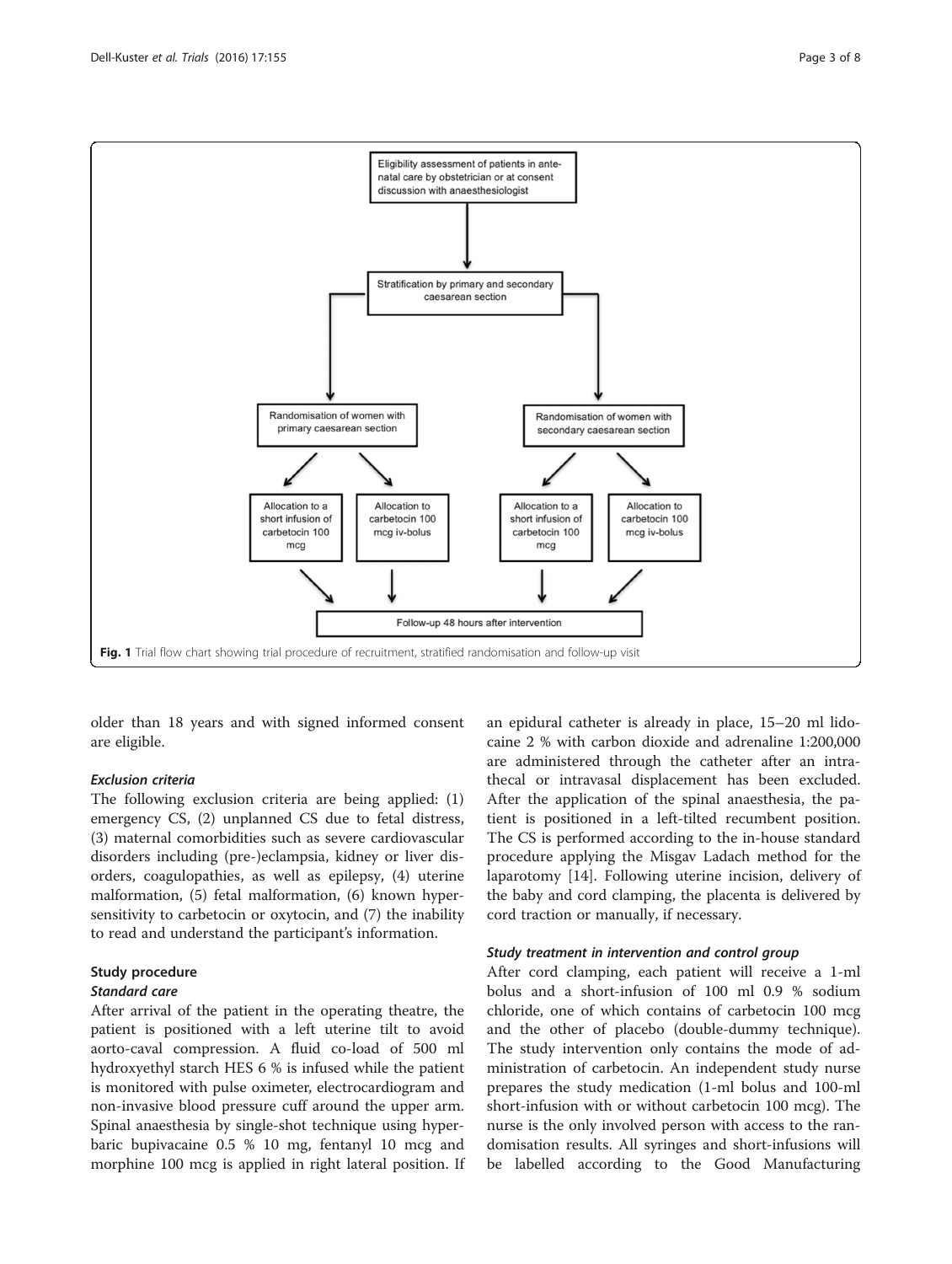Practice Guidelines with the study number (1–140) being the only differentiating feature between the study drugs.

## Concomitant treatments

In case of insufficient uterine tone, the patient will be treated according to the current standard of care. There are six options: (1) uterine massage, (2) sulprostone 4–8 mcg/min, (3) 600 mcg misoprostol rectal, (4) oxytocin infusion 20–40 U/2 h, (5) Bakri™ balloon, and (6) surgical (including Tachosil®) or radiological (embolisation) intervention. The choice of one or several of these interventions is according to the severity of uterine atony and at the discretion of the treating obstetrician.

## Laboratory analyses

Haemoglobin and haematocrit levels are measured preoperatively and 2 days postoperatively in order to estimate the perioperative blood loss taking into account the calculated pregnancy blood volume and the percent blood volume lost [\[15](#page-6-0), [16](#page-6-0)].

## Follow-up visit

All participants have a follow-up visit 2 days postoperatively to rule out side effects of carbetocin and to ensure that no further problems have arisen.

## Data monitoring and stopping rules

The Ethics Committee agreed that monitoring would be performed by the interdisciplinary study team. This team will evaluate the progress of the trial, verify the accuracy and completeness of the case report forms (CRFs), and ensure that all protocol requirements and investigator's obligations are being fulfilled. The progress of the trial is evaluated every second month. The overall distribution of uterine tone will be assessed after 2 and 8 months in a blinded way, i.e. without considering group allocation. Extreme values are investigated further by reviewing the intraoperative course and by determining reasons for low uterine tone.

## Study objectives

#### Primary (efficacy) endpoint

The primary efficacy endpoint of this trial is the maximum uterine tone within the first 5 minutes after cord clamping assessed by manual palpation, and rated on a linear analogue scale (LAS) from 0 (completely atonic) to 100 (fully contracted), by the obstetrician.

## First secondary endpoint (or primary safety endpoint)

The haemodynamic parameters (lowest mean arterial pressure and highest heart rate within the first 5 minutes

after administration of the study drug) are considered as primary safety endpoints.

#### Further secondary endpoints

- Mean change over time of uterine tone measured 2, 3, 5 and 10 minutes after cord clamping
- Median dose of as well as number of patients requiring vasoactive drugs during CS: phenylephrine, ephedrine, atropine, nitroglycerine during the time period before cord clamping, between cord clamping until 1 minute after the end of the short-infusion, and between the second measurement and the end of surgery
- Mean estimated blood loss within the first 48 hours calculated by multiplying the calculated maternal blood volume by the percent of blood volume lost [[15\]](#page-6-0)
- Need for additional uterotonics (type and amount) during or immediately after surgery
- Tolerability assessment intraoperatively and 2 days postoperatively by monitoring the following side effects of the study drug: ST segment analysis to detect signs of myocardial ischaemia, angina pectoris, facial flushing, headache, nausea and vomiting
- Administration of any blood product (i.e. packed red cells, fresh frozen plasma) or coagulation factors such as tranexamic acid or fibrinogen during or immediately after surgery
- Median time and type of placenta removal, i.e. by cord traction or manually

## Measurement of uterine tone

The obstetrician provides an assessment of the uterine tone by manual palpation using a LAS ranging from 0 to 100. Manual palpation of the uterus is the standard used to assess uterine tone in daily clinical practice.

## Haemodynamic measurements

Blood pressure is measured non-invasively using a cuff on the upper arm. All haemodynamic data (including ST segment alterations) are recorded and stored in the anaesthesia monitor (IntelliVue MX800, Philips AG Healthcare, Zurich, Switzerland). The programme ixTrend from ixellence (ixellence GmbH, Wildau, Germany) is used to ensure direct transfer from the monitor to the study computer.

## **Statistics**

## Sample size justification

To be 80 % sure that the lower limit of a one-sided 97.5 % confidence interval (CI) will be above the noninferiority limit of −10 points on the LAS, 63 patients per group are required assuming a standard deviation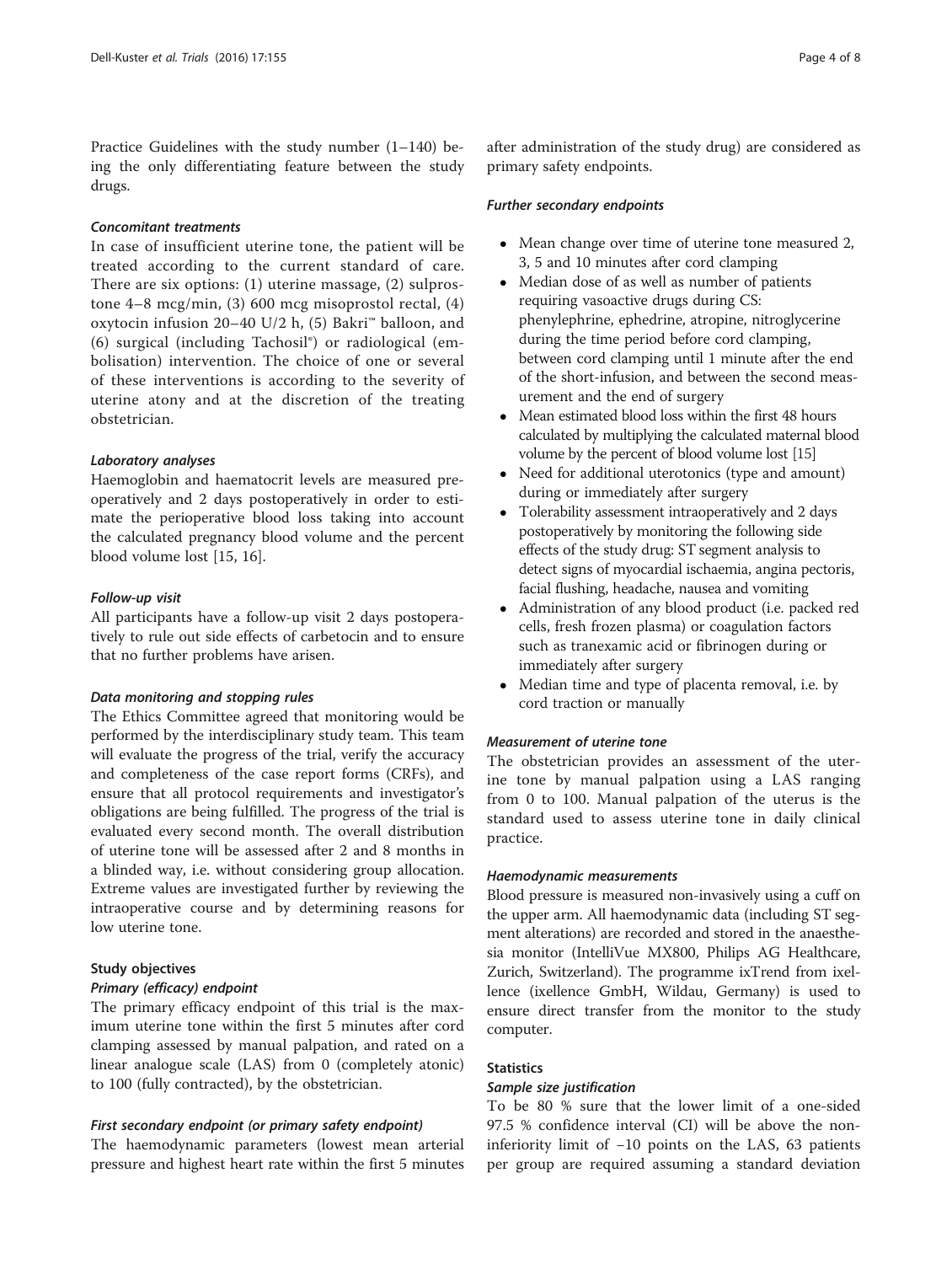(SD) of 20. Offsetting a maximal dropout of 10 %, this leads to a total sample size of 140 patients. The noninferiority margin has been defined to be −10 on the LAS by the four most senior obstetricians at our institution. The SD had been derived from the results of a trial by Butwick et al., who used the same scale to assess the uterine tone [[11\]](#page-6-0).

## Data management

All data from patients will be stored anonymously. Each patient will be assigned a unique patient-identity (ID) consisting of a three-digit number. The patient's ID, name and date of birth will be stored separately in a different file in order to be able to examine queries in case of implausible values (reversible anonymisation). Only members of the study team have access to the data.

An electronic database featuring web-based access and using a secure (Secure Sockets Layer: SSL) connection is used for data entry. The database is passwordprotected and all data are encrypted. A consistency check is performed by logical data testing on the browser and on a random sample of 5 % by an independent study member.

#### Statistical analysis plan

The following baseline characteristics will be used to investigate comparability of both trial arms: age, body mass index, parity, gravidity, gestational week, risk factors for PPH, number of previous CS, planned or unplanned CS, reason for CS, experience level of the obstetrician, batch number. Continuous variables will be described by using the mean (SD) or median (interquartile range) as appropriate, categorical variables by using count (percentage).

In order to answer the primary research question, a CI of the mean difference in LAS score of the maximal uterine tone within the first 5 minutes after cord clamping will be calculated. If the lower limit of this CI does not include the pre-specified non-inferiority limit of −10, an inferiority of a short-infusion of more than 10 points on the LAS as compared to a bolus application is unlikely. In order to improve efficiency, an additional model will be built adjusting for the most relevant confounders, such as experience of the obstetrician, parity or number of previous CS, number of risk factors for PPH (multiple pregnancy, abnormal placentation, history of PPH or uterine atony), duration of surgery, and duration of antenatal oxytocin infusion. In order to compare the change of the uterine tone over time between both study groups, a generalised estimation equation (GEE) [[17\]](#page-7-0) will be built using an exchangeable correlation matrix (with an interaction term between treatment group and time). Moreover, the uterine tone over time will be displayed graphically.

The haemodynamic secondary outcomes (lowest mean arterial blood pressure and highest heart rate within the first 5 minutes after the administration of the study drug) will be analysed using a linear regression model adjusting for the corresponding baseline value and the amount of vasoactive drug administered during this period. In a further analysis, the course over time of mean arterial pressure and heart rate will be modelled using a GEE model with an exchangeable correlation matrix, using a knot at the average time of the lowest mean arterial pressure adjusted for the dosage of vasopressors administered, in order to compare the trend over time in both groups. Moreover, the change over time in blood pressure and heart rate will be displayed graphically. The incidence of any clinically relevant ST segment changes in both groups will be compared using a chi-squared or a Fisher's exact test as appropriate. Further secondary endpoints will only be analysed descriptively. The comparison of the calculated blood loss will be adjusted in a linear regression model for whether or not the mother is breastfeeding.

All analyses and graphs will be performed using Intercooled Stata Version 13.1 for Mac (StataCorp, College Station, TX, USA). We will follow the Consolidated Standards of Reporting Trials (CONSORT) statement and its extension for non-inferiority trials for the future report [[18](#page-7-0), [19\]](#page-7-0).

## Definition of dataset analysed

A per-protocol and an intention-to-treat analysis will be performed, and only if both approaches support noninferiority will the trial be considered as supporting our non-inferiority hypothesis.

#### Reporting of adverse events

Participants are asked about any side effect including (serious) adverse events immediately and 2 days postoperatively. All these events are recorded and monitored until the patient has completely recovered or until no causal relationship to the study drug administration has been established. All serious adverse events will be reported to the Ethics Committee and the sponsor within the appropriate time frame.

The trial will be terminated early in the event of relevant safety concerns that threaten the study participants in any way. Therefore, we will monitor the incidence of PPH in a blinded manner and stop the study early for safety concerns if the incidence rate should rise above the average value of about 5 % PPH in CS [[20\]](#page-7-0).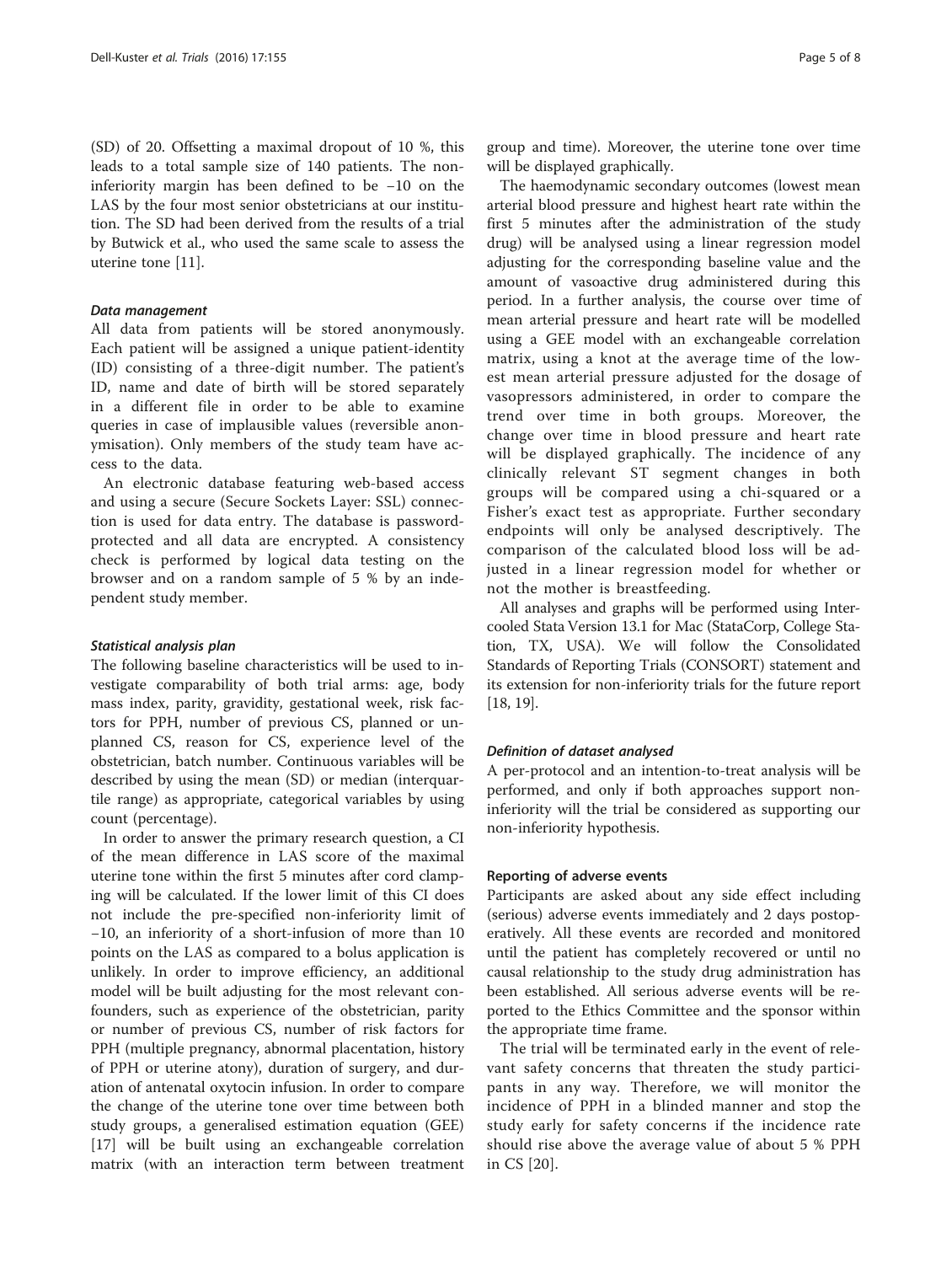## <span id="page-5-0"></span>**Discussion**

This randomised controlled investigator-initiated trial prospectively evaluates how the uterine contractility and haemodynamic parameters are affected by the mode of administration of carbetocin in patients undergoing a CS. Based on the findings of reduction in cardiovascular side-effects with a short-infusion as compared to a bolus injection found for oxytocin [[12\]](#page-6-0), our study hypothesis is that a slower administration rate of carbetocin (using a short-infusion) minimises cardiovascular side effects without compromising uterine tone. In the following, we discuss considerations regarding trial design and chosen endpoints.

#### Choice of non-inferiority design

The aim of this trial is to reach greater haemodynamic stability using the slower administration method (primary safety endpoint) while ensuring non-inferiority with regard to the uterine tone (primary efficacy endpoint) and ultimately the risk of elevated blood loss. Since superiority in haemodynamic endpoints can be achieved with fewer patients, we decided to choose as our primary endpoint non-inferiority in uterine tone.

## Choice of primary endpoint

We consider the choice of the appropriate measurement of our primary endpoint as a main challenge in this trial. The choice of our primary outcome is based on a randomised controlled trial performed by Butwick et al. [[11](#page-6-0)] who also used a LAS ranging from 0 to 10 to assess uterine tone in a similar setting. We expanded the scale from 0 to 100 to avoid the fact that some outcome assessors used decimal places (e.g. 7.5) while others did not. Moreover, manual palpation of the uterus represents the standard method to assess uterine tone in daily clinical practice. To reduce bias, especially when using a subjective primary outcome measurement, we have established and will maintain blinding by using a double-dummy technique for study drug administration in patients and all care providers until the statistical analysis has been performed. We have chosen to abstain from a binary assessment of the uterine tone as it would be too parallel to our secondary outcome variable 'any additional uterotonics – yes/no'. The objective efficacy outcome of interest would have been intraoperative blood loss. Blood loss during PPH is often estimated visually, but visual assessment has been shown to be imprecise, usually underestimating blood loss particularly concerning larger volumes [[21](#page-7-0)–[24](#page-7-0)]. We have, therefore, decided to choose the uterine tone as our primary outcome variable. We consider blood loss as a secondary endpoint, calculated by taking into account the pre- and postoperative haematocrit and the estimated blood volume of the parturient [\[15\]](#page-6-0).

## Haemodynamic measurement method

We chose haemodynamic stability, defined as lowest mean arterial pressure and highest heart rate within the first 5 minutes after the administration of the carbetocin. After evaluating the options for continuous invasive and noninvasive blood pressure measurements, we have decided to measure blood pressure non-invasively using a cuff on the upper arm. We have considered the accuracy and the precision of the continuous non-invasive methods insufficient to justify their use in the context of this trial. Although the risk for complications of an intra-arterial catheter is low [[25](#page-7-0)], the potentially severe side effects do not justify invasive blood pressure monitoring.

This sample size allows showing a superiority of the short-infusion over the bolus administration in mean

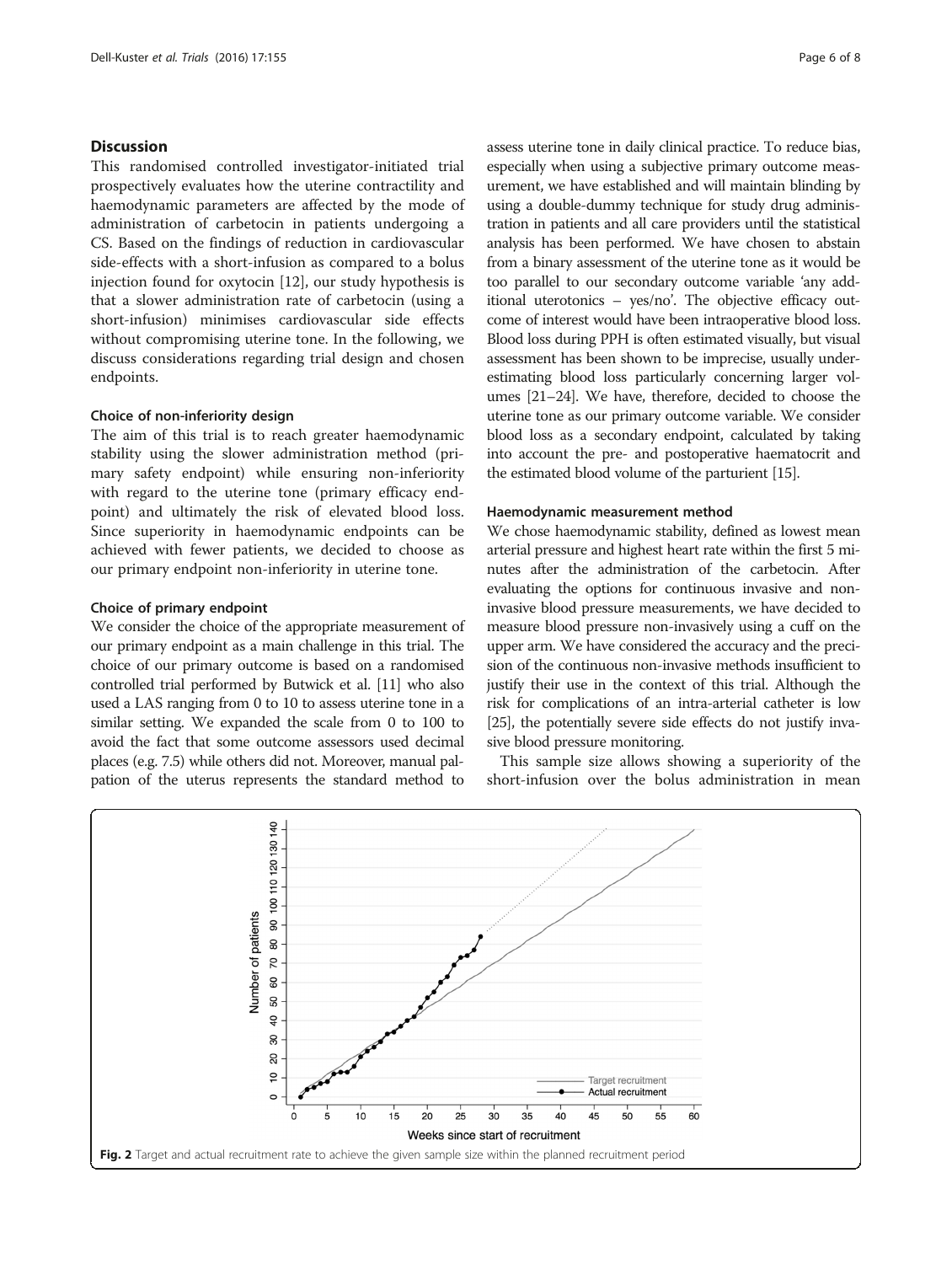<span id="page-6-0"></span>arterial blood pressure by at least 5 mmHg with 80 % power and a type-1 error of 5 % assuming a SD of 10. Thus, even a clinically irrelevant difference in efficacy could be found with our data. However, we need to acknowledge that we are not able to show a minor difference in the incidence of serious drops in blood pressure with our sample size.

## Choice of study population

This trial will include patients undergoing a planned and an unplanned CS. Patients undergoing a unplanned CS often have already received oxytocin to induce or enhance labour, thus, showing a different response to the intraoperative dosage of carbetocin. Therefore, we are using a stratified randomisation for planned and unplanned CS. Excluding these patients would limit the generalisability of our study results.

### Recruitment

Poor recruitment is the most frequently reported cause for discontinuation of a clinical trial [[26\]](#page-7-0). However, due to good interdisciplinary cooperation, adequate personal and financial resources and a high acceptance for clinical research, we are able to exceed the target recruitment rate (Fig. [2\)](#page-5-0). Additionally, an amendment was handed in shortly after the beginning of the recruitment to incorporate patients with a breech position fetus. Within the same amendment, we have also translated the study information and the consent into English to be able to address more patients.

#### Implications for future clinical practice

Haemodynamic stability and adequate uterine contractility are important outcomes in CS. The results of this trial may be used to optimise these factors and thereby increase safety in parturients due to reduced cardiovascular side effects.

## Trial status

The trial is currently enrolling patients. Upon submission of this manuscript, 60 % of the patients have been enrolled. The average enrolment rate is three (range one to seven) patients every week.

#### Abbreviations

CI: confidence interval; CONSORT: Consolidated Standards of Reporting Trials; CS: caesarean section; GEE: generalised estimation equation; LAS: linear analogue scale; PPH: postpartum haemorrhage; SD: standard deviation.

#### Competing interests

The authors declare that they have no competing interests.

#### Authors' contributions

SDK is the principle investigator, study protocol author, obtained ethical approval and drafted this manuscript. TG is a co-investigator, assisted with the original study protocol and revised this manuscript. HCB, ES, IH, OL and LAS are

investigators and revised the original study protocol and this manuscript. All authors read and approved the final manuscript.

#### Acknowledgements

For performing this trial, we received grants from the Gottfried and Julia Bangerter-Rhyner-Foundation, Switzerland, from the Obstetric Anaesthetists' Association, United Kingdom, and from the Foundation for Research and Education in Anaesthesia, University Hospital Basel, Switzerland. No industry funding was obtained for this trial.

We wish to thank Cristina Granado and Doris Mueller Borer who provided support by performing the follow-up visits of all patients.

#### Dissemination policy

We plan to present the results of this trial at international meetings and to publish it as a manuscript in a peer-reviewed journal.

#### Author details

<sup>1</sup>Department of Anaesthesiology, Surgical Intensive Care, Prehospital Emergency Medicine and Pain Therapy, University Hospital Basel, 4031 Basel, Switzerland. <sup>2</sup> Basel Institute for Clinical Epidemiology and Biostatistics, Basel, Switzerland. <sup>3</sup>Department of Obstetrics and Antenatal Care, University Hospital Basel, Basel, Switzerland. <sup>4</sup>Department of Clinical Research, University Hospital Basel, Basel, Switzerland.

#### Received: 22 June 2015 Accepted: 9 March 2016 Published online: 22 March 2016

#### References

- 1. Cotter A, Ness A, Tolosa J. Prophylactic oxytocin for the third stage of labour. Cochrane Database Syst Rev. 2001;(4):CD001808. doi: [10.1002/](http://dx.doi.org/10.1002/14651858.CD001808) [14651858.CD001808](http://dx.doi.org/10.1002/14651858.CD001808).
- 2. World Health Organization. Recommendations for the prevention of postpartum haemorrhage. Geneva: WHO; 2007.
- 3. Leduc DSV, Lalonde AB. Active management of the third stage of labour: prevention and treatment of postpartum hemorrhage. JOGC. 2009;31(10):980–93.
- 4. Brace VPG, Hall M. Quantifying severe maternal morbidity: a Scottish population study. BJOG. 2004;111:481–4.
- 5. Kramer MS, Berg C, Abenhaim H, Dahhou M, Rouleau J, Mehrabadi A, et al. Incidence, risk factors, and temporal trends in severe postpartum hemorrhage. AJOG. 2013;209(5):449. e441-447.
- 6. Sweeney GHA, Levine M, et al. Pharmacokinetics of carbetocin, a long-acting oxytocin analogue, in non-pregnant women. Curr Ther Res. 1990;47:520–40.
- 7. Su LL, Chong YS, Samuel M. Carbetocin for preventing postpartum haemorrhage. Cochrane Database Syst Rev. 2012;4:CD005457.
- 8. Moertl MG, Friedrich S, Kraschl J, Wadsack C, Lang U, Schlembach D. Haemodynamic effects of carbetocin and oxytocin given as intravenous bolus on women undergoing caesarean delivery: a randomised trial. BJOG. 2011;118(11):1349–56.
- 9. Svanstrom MC, Biber B, Hanes M, Johansson G, Naslund U, Balfors EM. Signs of myocardial ischaemia after injection of oxytocin: a randomized doubleblind comparison of oxytocin and methylergometrine during Caesarean section. BJA. 2008;100(5):683–9.
- 10. Sartain JB, Barry JJ, Howat PW, McCormack DI, Bryant M. Intravenous oxytocin bolus of 2 units is superior to 5 units during elective Caesarean section. BJA. 2008;101(6):822–6.
- 11. Butwick AJ, Coleman L, Cohen SE, Riley ET, Carvalho B. Minimum effective bolus dose of oxytocin during elective Caesarean delivery. BJA. 2010;104(3):338–43.
- 12. Thomas JS, Koh SH, Cooper GM. Haemodynamic effects of oxytocin given as i.v. bolus or infusion on women undergoing Caesarean section. BJA. 2007;98(1):116–9.
- 13. International Conference on Harmonisation of technical requirements for registration of pharmaceuticals for human use: ICH harmonized tripartite guideline: Guideline for Good Clinical Practice. J Postgrad Med 2001, 47(1):45–50.
- 14. Holmgren G, Sjoholm L, Stark M. The Misgav Ladach method for cesarean section: method description. Acta Obstet Gynecol Scand. 1999;78(7):615–21.
- 15. Stafford I, Dildy GA, Clark SL, Belfort MA. Visually estimated and calculated blood loss in vaginal and cesarean delivery. AJOG. 2008;199(5):519. e511-517.
- 16. Leveno KJ, Cunningham FG. Gant NF, et al. In: Syder A, Loeb M, Boyle PJ, editors. Williams manual of obstetrics. 1st ed. New York: McGraw-Hill; 2003. p. 192–4.